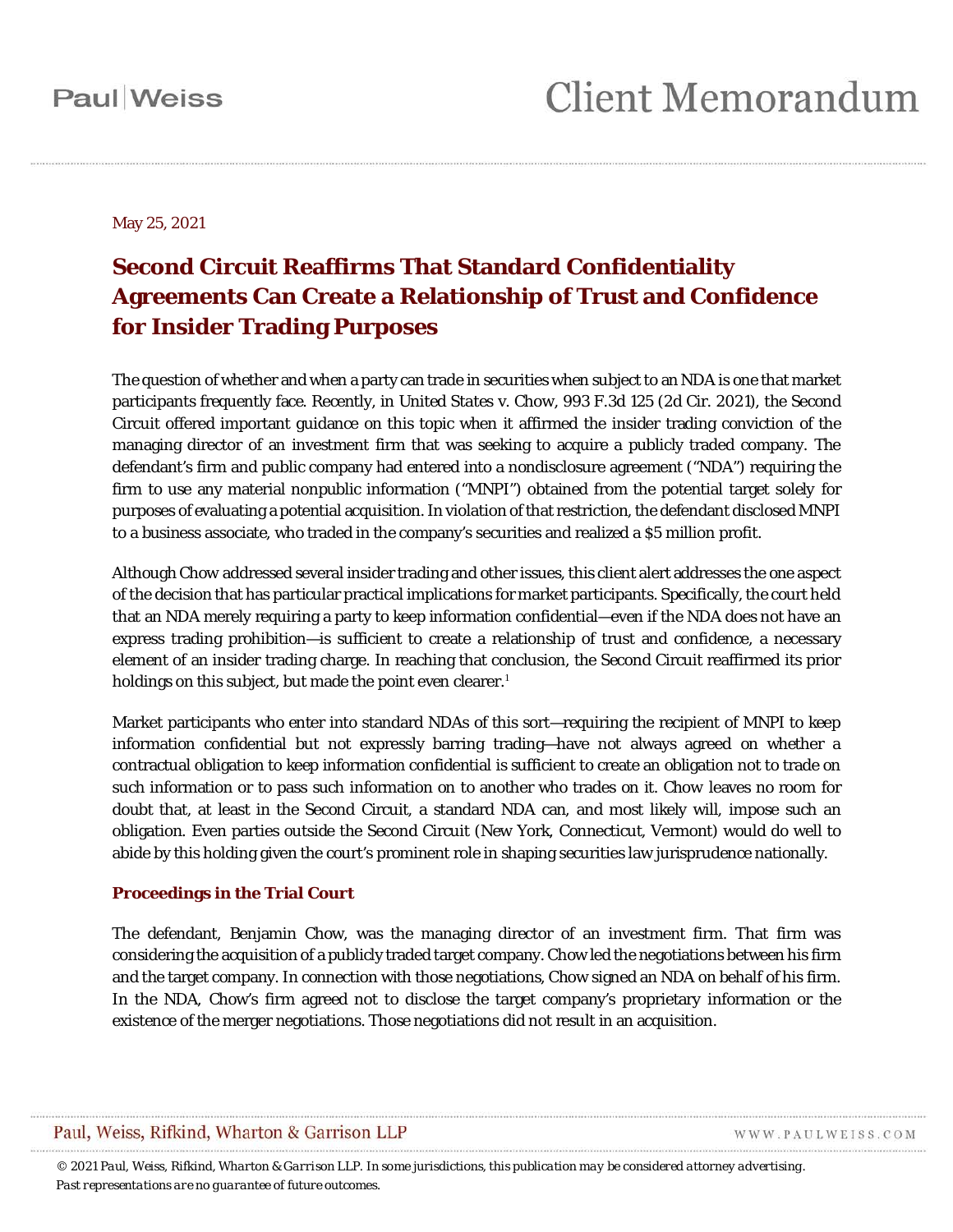Chow then left his investment firm to start his own fund. Chow's new fund and the target company entered into a second NDA. The terms of that NDA were substantially similar to the prior NDA with Chow's former firm. The target company announced that it would be acquired by Chow's fund. Following that announcement, the price of the stock of the target rose by 18%. The acquisition, however, did not receive required regulatory approval and consequently never occurred.

An investigation by the Financial Industry Regulatory Authority found that while the second NDA was in effect, Chow had communicated with an associate of his concerning the merger. The associate bought stock in the target company before the contemplated acquisition was announced. Following the announcement, the associate sold that stock. He realized a profit of nearly \$5 million. As a result, Chow was convicted of insider trading and related crimes.

### **Chow's Appeal to the Second Circuit**

Chow raised several challenges to his conviction on appeal. As relevant here, the Second Circuit considered Chow's argument that the government had not proved the "relationship of trust and confidence" element of an insider trading charge. It is a basic tenet of insider trading law that in order for a party to violate the law by misappropriating information and trading on it, the party must misappropriate information it obtained through a relationship of trust and confidence with the source. In Chow's case, he contended that by entering into the NDA at issue, he had only an arm's-length relationship with the target company, not a fiduciary-like relationship based on trust and confidence. Accordingly, Chow argued that any violation constituted, at most, a breach of contract.

The Second Circuit rejected these arguments. Citing the Supreme Court's decision in *United States* v. *O'Hagan*, 521 U.S. 642, 651–52 (1997), *Chow* observed that insider trading laws apply to both "insiders" (company officials or employees) and "outsiders" who "owe a duty of nondisclosure to the company and who misappropriate its confidential information for securities-trading purposes."<sup>[2](#page-3-1)</sup> The Second Circuit explained that the NDAs Chow had signed with the target company created a legal duty of confidentiality not to share the information about the impending acquisition under the misappropriation theory of insider trading.[3](#page-3-2) In reaching that conclusion, the Second Circuit relied on its recent decision in *United States* v. *Kosinski*, 976 F.3d 135, 145 (2d Cir. 2020), *petition for cert. filed*, No. 12-1161 (U.S. Feb. 23, 2021), which held that individuals who enter into confidentiality agreements pursuant to which they are given access to company information that they agree not to disclose become "temporary insiders" with fiduciary-like duties. [4](#page-3-3)

Based on these principles, the Second Circuit concluded that Chow, by virtue of the NDAs he had entered into with the target company, became a temporary insider of the company and thus was obligated to keep any MNPI he obtained confidential. The Second Circuit further found that there was sufficient evidence to show that Chow had breached that duty by disclosing information about the impending acquisition to Yin.<sup>[5](#page-3-4)</sup>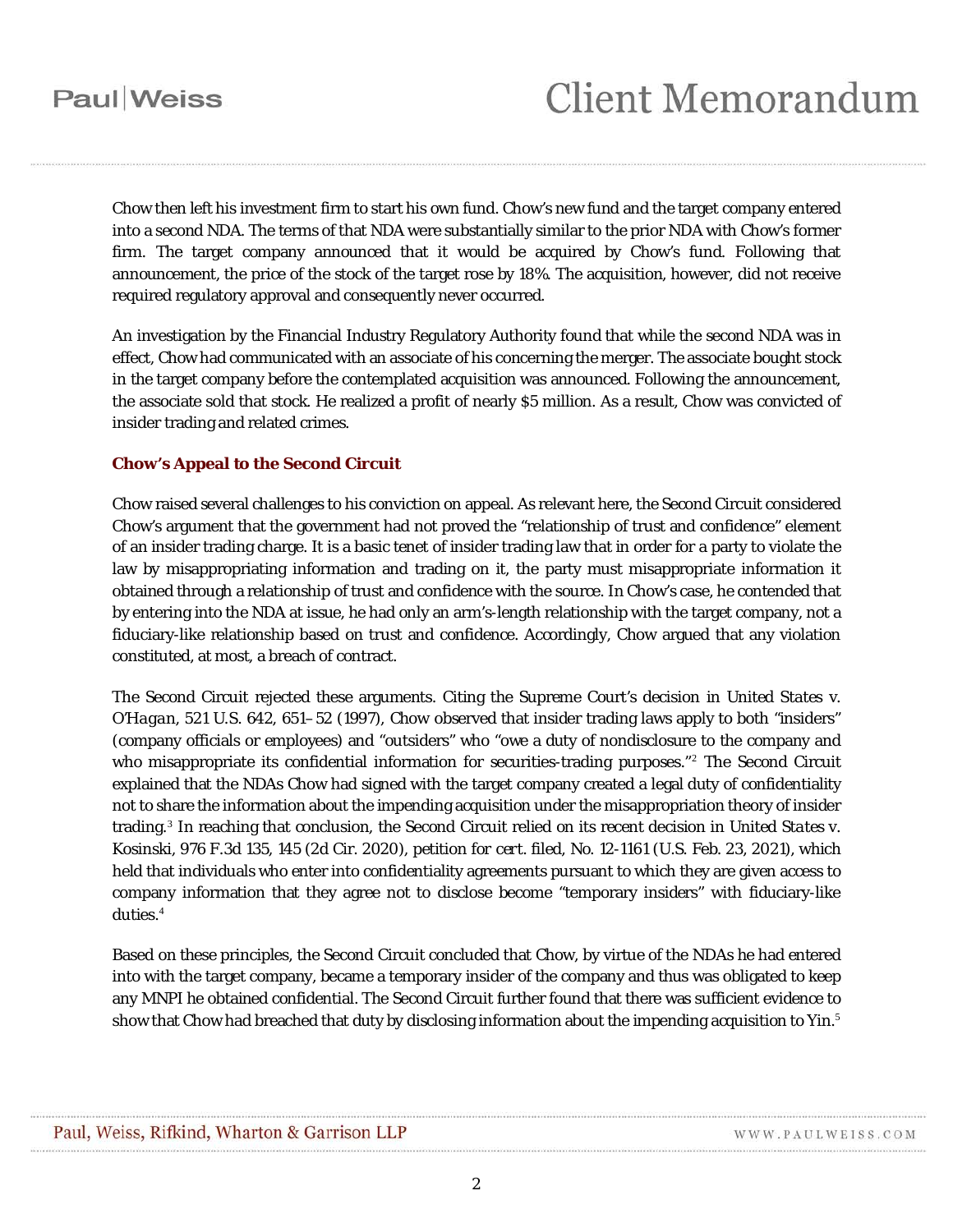### Paul Weiss

# **Client Memorandum**

#### **Standard NDAs Can Impose an Obligation Not to Trade**

The Second Circuit's decision in *Chow* did not necessarily break new ground, but it did speak with greater clarity on the significance of the breach of an NDA for insider trading purposes. Specifically, *Chow* confirms that, at least in the Second Circuit, a standard NDA—even one that lacks an explicit prohibition against trading—is sufficient to impose a duty not to trade on MNPI and not to pass on MNPI to someone else who trades on the information.

Commentators and market participants alike have questioned whether standard NDAs that have no express trading prohibitions impose an obligation not to trade for insider trading purposes. And given the contractual nature of the relationship, good arguments might be made to support the conclusion that there is no prohibition on trading. But *Chow* seems to answer that question in the affirmative: in holding explicitly that an NDA is sufficient to create a relationship of trust and confidence—and that in violating that NDA, a party can be subject to insider trading liability—the Second Circuit made clear that parties subject to basic contractual confidentiality obligations may be subject to insider trading charges.

\* \* \*